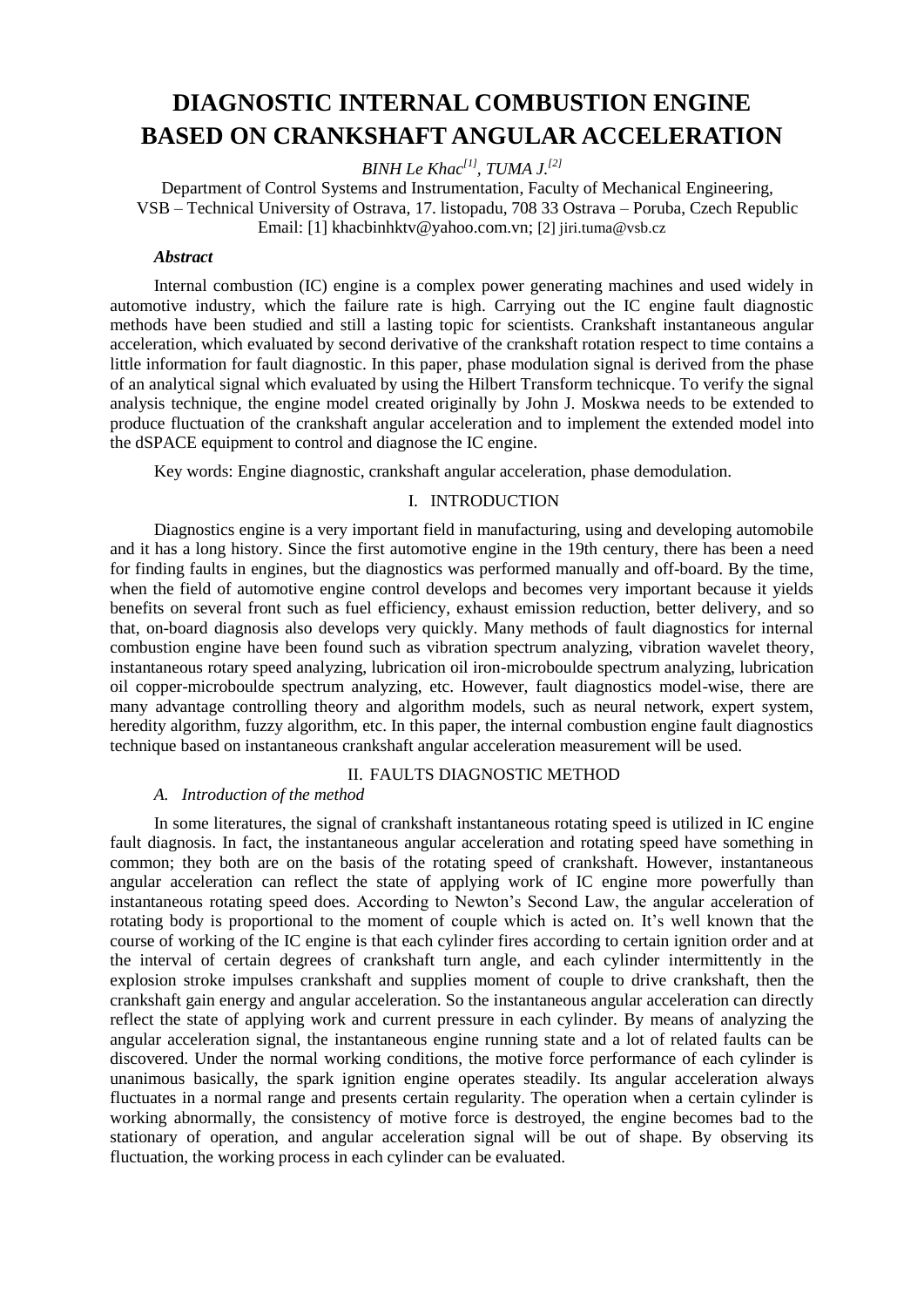#### *B. The relation between volume and pressure in the cylinder of IC engine*

As mentioned above, pressure in compression and power stroke in each cylinder effect directly to the instantaneous angular acceleration and depend on the volume of cylinder. This relation can be displayed by a pressure–volume diagram which represents the pressure and volume at different stages of a process of power and compression and satisfied Boyle's law.

$$
p_1 V_1^n = p_2 V_2^n = C \text{ or } pV^n = C \tag{2.1}
$$

Work done during power:





The peak value time of the pressure and also angular acceleration of IC engine is almost overlapped with the beginning of power stroke, by the right of this; the peak of the wave of angular acceleration can be associated with the top dead center of certain cylinder's power stroke, so the state of applying work can be directly known. In fact, the peak value time would lag behind the top dead center by certain degrees. According to the kinematics of IC engine, when piston is on the top dead center, the arm of force is small to crankshaft, so the moment of couple is small. Only after the beginning of power stroke, the corresponding wave peak would occur.

#### *C. Torque Generation and Acceleration*

Engine torque is a function of the air charge, the air/fuel mixture ratio, the spark advance, the engine speed and determined by the equation:

$$
T_e = -181.3 + 379.36m_a + 21.91\left(\frac{A}{F}\right) - 0.85\left(\frac{A}{F}\right)^2 + 0.26\sigma - 0.0028\sigma^2 + 0.027\omega
$$

$$
-0.000107\omega^2 + 0.00048\omega\sigma + 2.55\sigma m_a - 0.05\sigma^2 m_a \tag{2.3}
$$

where,

 $m_a$ - mass of air in cylinder for combustion (g)

*A/F*- air to fuel ratio

 $\sigma$ - spark advance

 $T_e$ - torque produced by the engine (running output torque) (Nm)

The engine torque less the net load torque results in acceleration.

$$
J \cdot \frac{d\omega}{dt} = J \cdot \varepsilon = T_e - T_l \tag{2.4}
$$

where,

*J*- engine rotational moment of inertia  $(kg-m^2)$ ,

 $\varepsilon$  - engine acceleration (rad/s<sup>2</sup>),

 $T_l$  - running torque of receiver, including resistance connected to receiver inertia.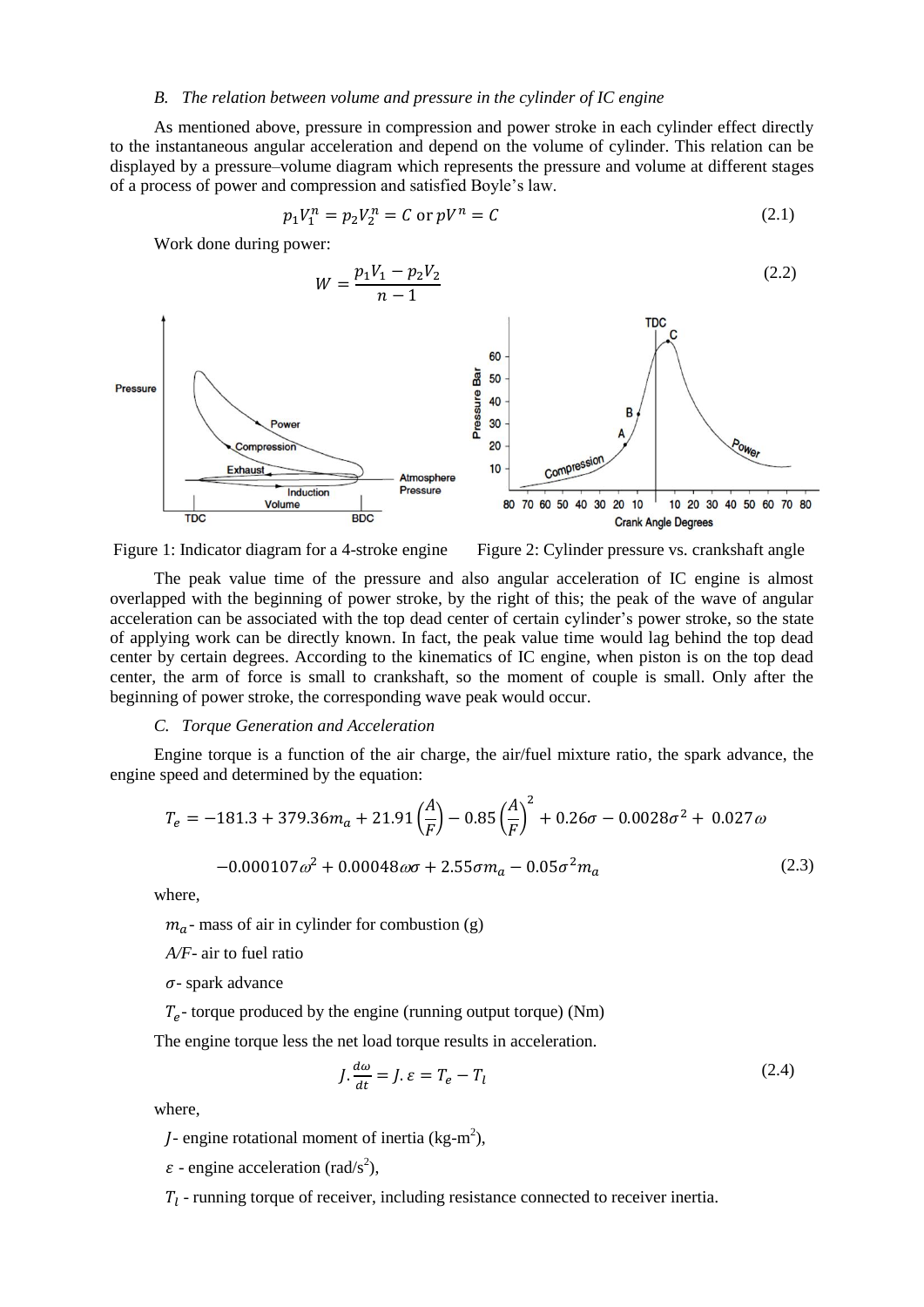If the energy receiver is detached  $(T_l = 0)$ , the equation (2.4) will present the engine torque change caused for example by the quick increase of the fuel dose supplying the cylinders:

$$
T_e = J \cdot \frac{d\omega}{dt} = J \cdot \varepsilon \tag{2.5}
$$

But in case of engine supply switched off  $(T_e = 0)$ , the equation (2.4) will present the internal resistance change during engine retardation started at high initial rotational speed:



Figure 3: Torque Generation block

#### *D. Phase Demodulation using Hilbert Transform*

The phase modulation signal can be derived from the phase of an analytical signal that is evaluated using the Hilbert Transform technique. To compound the complex analytical signal  $z(t)$  the real sampled signal  $x(t)$  must be extended by an imaginary part  $y(t)$  that is the mentioned Hilbert Transform of the real signal.

$$
z(t) = x(t) + jy(t) = |z(t)| \exp(j\varphi(t))
$$
\n(2.7)

The relation between the FFT of  $y(t)$  and  $x(t)$  with the length N can be determined:

$$
N_i = jsign\left(\frac{N}{2} - i\right)X_i
$$
\n(2.8)



Figure 4: Evaluation of the analytical complex signal in real time

The angle range of the complex values from  $-\pi$  to  $+\pi$ , the true angle of the analytical signal as the function with jumps at  $-\pi$  to  $+\pi$ , must be obtained by unwapping which is based on the fact that the absolute value of the difference between two consecutive angles is less then  $\pi$ .



Figure 5: Phase of analytical signal ranging in interval from  $-\pi$  to  $+\pi$ 

The relation between phase of the analytical signal and phase of the modulation signal  $\Delta \varphi(t)$ .

$$
\varphi(t) = \arctan(y(t)/x(t)) = \omega_0 t + \Delta \varphi(t)
$$
\n(2.9)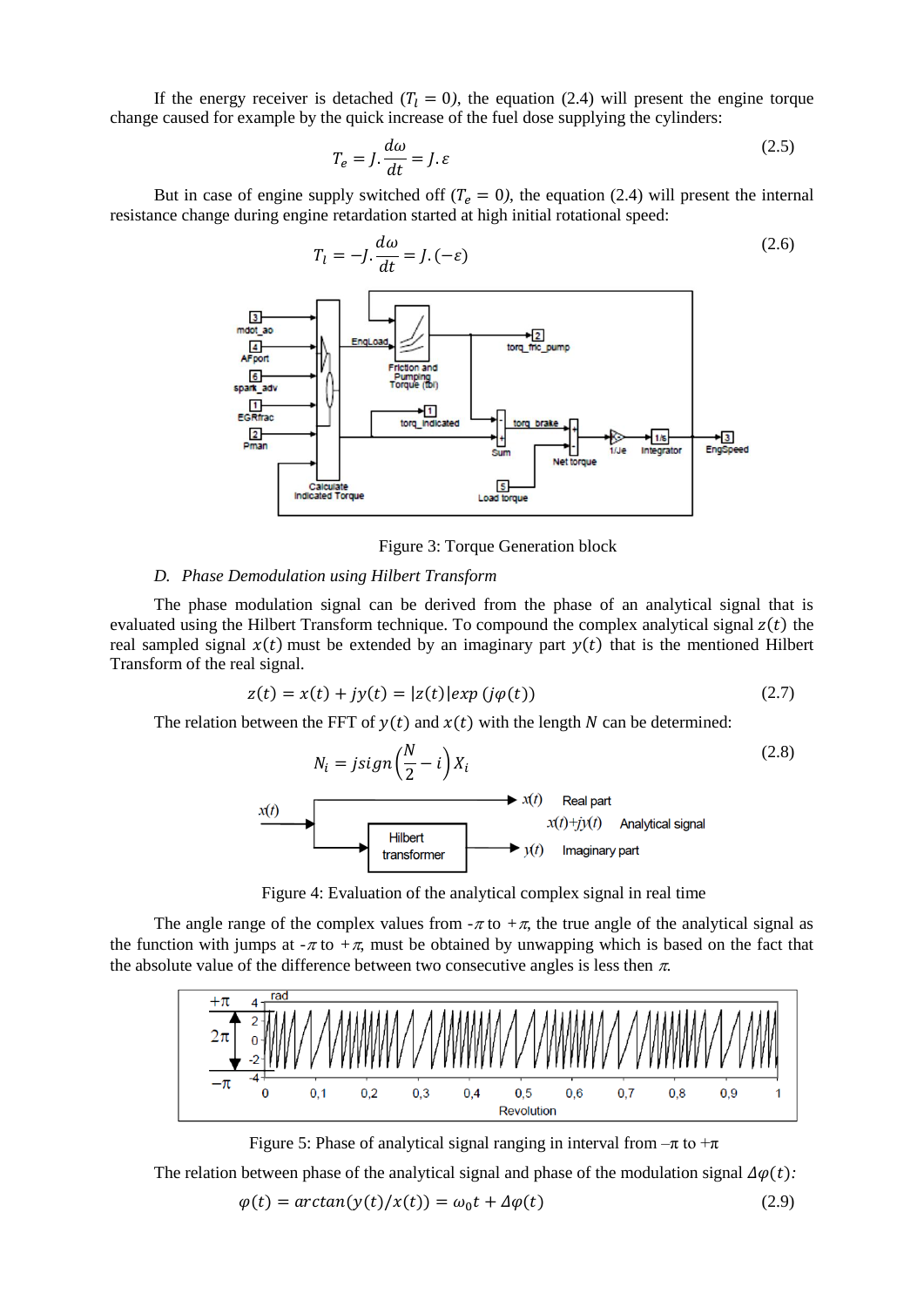Where  $\omega_0$  is angular frequency of the carrier component. Phase modulation signal is the fluctuation of phase angle around the linear term  $\omega_0 t$ . First derivative of the linear term corresponds to the steady – state rotational speed, while first derivative of the modulation signal gives the fluctuation of the rotational speed around zero value. Second derivative of the analytical signal phase is the same as the first derivative of the fluctuation part of the rotational speed, which is known as angular acceleration.

#### III. THE MEASUREMENT SYSTEM

## *A. Crankshaft angular acceleration measurement*

Rotational speed of the 4-stroke / 4-cylinder engines running at idle varies in a certain range at the average level of 800 RPM. The purpose of measurements is to explain the source of the rotational speed non-uniformity. The first step of analysis is to identify the rotational speed variation of not only in term of the complete revolutions but also in terms of the basic operational stages of the engine under the test. This goal of tests requires the measurement of the instantaneous rotational speed and angular acceleration.



Figure 6: Rotational speed measurement of the engine

Measurements were restricted only to the time history of a pulse train that is generated by a transducer that is connected to the engine control unit. Any special device or encoder is not supposed to attach to the engine crankshaft. The transducer that is a part of engine generates 58 pulses between the gaps of 2 missing pulses. All the 58 pulses are distributed in the period of a revolution uniformly in 60 positions situated proportionally to the rotational angle. As the operational cycle consists of two revolutions, the time history of a pulse signal is shown in figure 8. To improve accuracy of the modulation signal evaluation, a computer program incorporates the missing pulses.





# *B. Evaluating crankshaft angular acceleration*

Angular velocity and acceleration were evaluated using the first and second derivative of the crankshaft angle with respect to time, respectively. Differentiation was performed in the frequency domain in such way that the FFT angle spectrum was multiplied by the term of  $j\omega$  or  $(j\omega)^2$ . As multiplication by mentioned terms amplifies the high frequency noise in the measurement data proportionally to the frequency or even proportionally to the square of the frequency the filtration in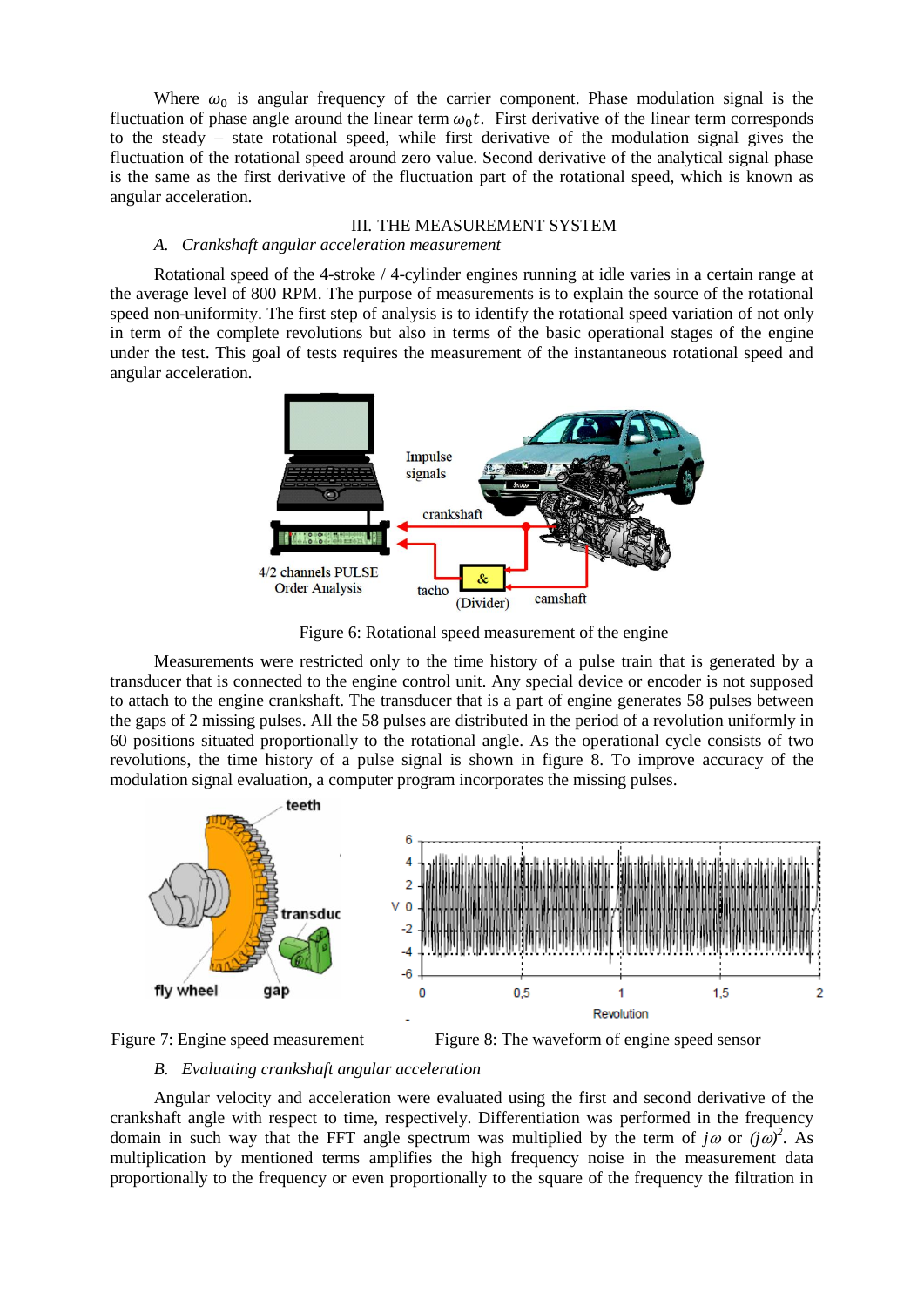the time domain was employed. The spectrum components with the frequency higher than the 6th order of the rotational frequency were put to the zero.



#### IV. CONCLUSION

As we knew that there are three grades of fault diagnostic. First of all is to make sure whether there is fault or not, the second grade is to find out the location of fault and the third is to find the specific part which occurred fault. Using the technique of based on crankshaft instantaneous angular acceleration to diagnose the internal combustion engine can be competent for the first two grades. At first, measuring and analyzing the instantaneous angular acceleration of the crankshaft, to evaluate the overall state of applying work in each cylinder of internal-combustion engine and to find out whether there is fault or not, Then finding out the specific abnormal cylinder to guide fault diagnosis and reduce the range of fault diagnosis, so the technique of fault diagnosis based on angular acceleration signal has practicable significance. In this IC engine, as the firing order is 1-3-4-2. From the result of the evaluation, it is very easy to recognize that the angular acceleration of the first cylinder is less than the others. It means that the pressure in the first cylinder is lower. The information is very necessary